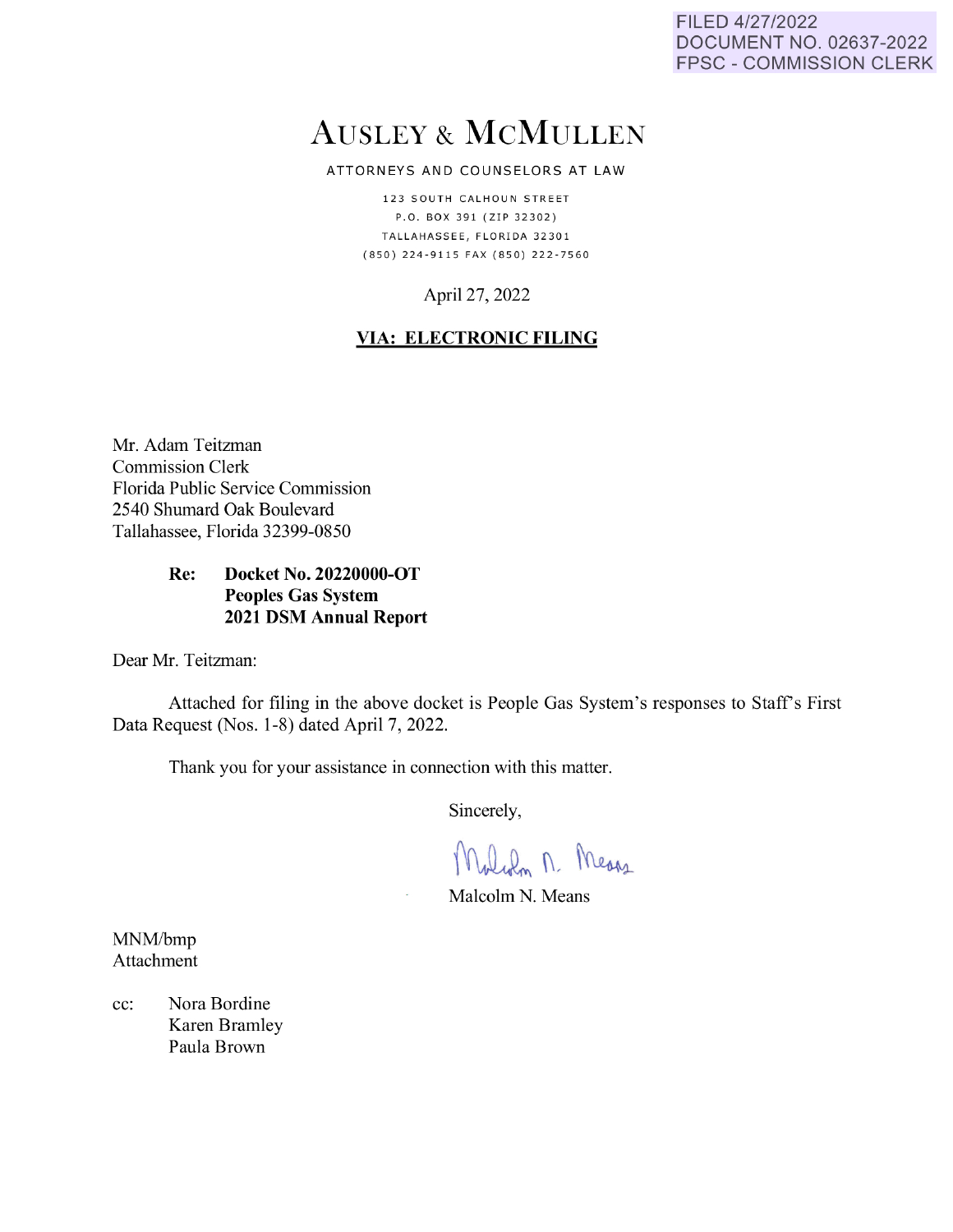#### **PEOPLES GAS SYSTEM 2021 DSM ANNUAL REPORT STAFF'S FIRST DATA REQUEST REQUEST NO. 1 BATES PAGE: 1 FILED: APRIL 27, 2022**

- **1.** Regarding the Company's conservation research and development (CRD) initiatives that evaluate emerging DSM opportunities, please:
	- A. Identify and describe any new CRD initiatives that were launched in 2021.
	- B. Provide an update on the status of all on-going CRD initiatives that began before 2021, and if applicable, attach interim and/or final reports on work completed in 2021.
- **A.** A. Peoples did not launch any new CRD initiatives in 2021.
	- B. Peoples does not have any ongoing or recently completed CRD initiatives and therefore, does not have any reports to provide. The company continues to explore concepts for CRD projects.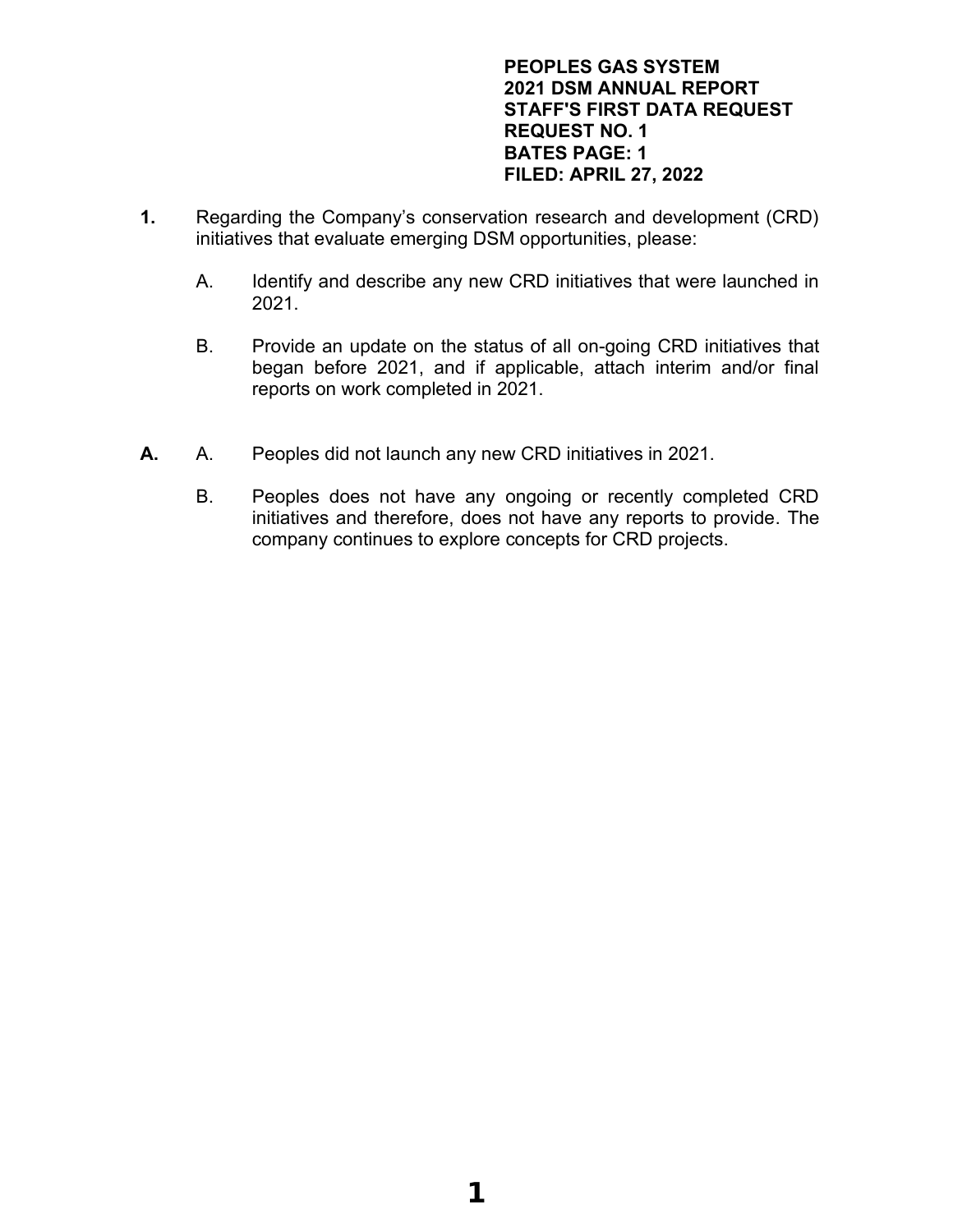#### **PEOPLES GAS SYSTEM 2021 DSM ANNUAL REPORT STAFF'S FIRST DATA REQUEST REQUEST NO. 2 BATES PAGE: 2 FILED: APRIL 27, 2022**

- **2.** On Bates Stamp Page 3 of the report, information about the Company's Residential Customer Assisted Audit program indicates that 7,983 audits were conducted in 2021. Were all of these audits conducted as online audits? If applicable, provide a breakdown of the 7,983 audits by type (online, phone, computer-assisted, or other (specify)).
- **A.** Yes, all 7,983 audits were conducted online. Peoples' Residential Customer-Assisted Audit was approved as an online audit program by Order No. PSC-2019-0361-PAA-GU in Docket No. 20180186-GU, issued on August 26, 2019.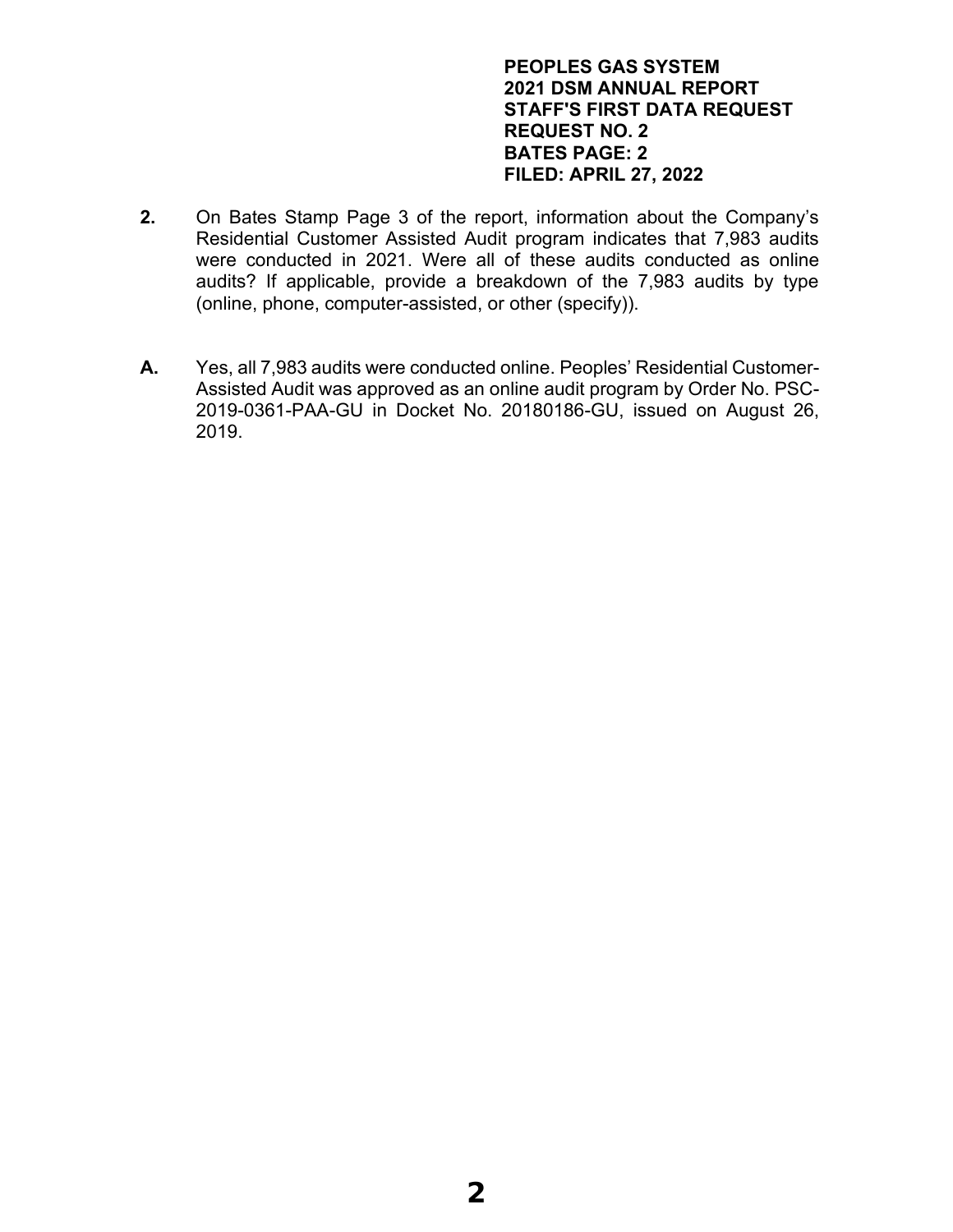#### **PEOPLES GAS SYSTEM 2021 DSM ANNUAL REPORT STAFF'S FIRST DATA REQUEST REQUEST NO. 3 BATES PAGE: 3 FILED: APRIL 27, 2022**

- **3.** On Bates Stamp Page 3 of the report, the actual number of program participants in the Residential Customer Assisted Audit program exceeded PGS's projected participation levels. Please describe the reasons why this program exceeded the projected participation level for 2021.
- **A.** 2021 was the first full year of the Residential Online Audit. Peoples believes that the success of the audit can be attributed to its accessibility and customers' desire to manage their usage and save energy. The online audit allows customers to see details about their current usage, identify ways to save energy, and learn about Peoples' other DSM programs at any time of day without needing to schedule an appointment or have an auditor enter their home. Peoples actively promotes the Online Audit to its customers throughout the year.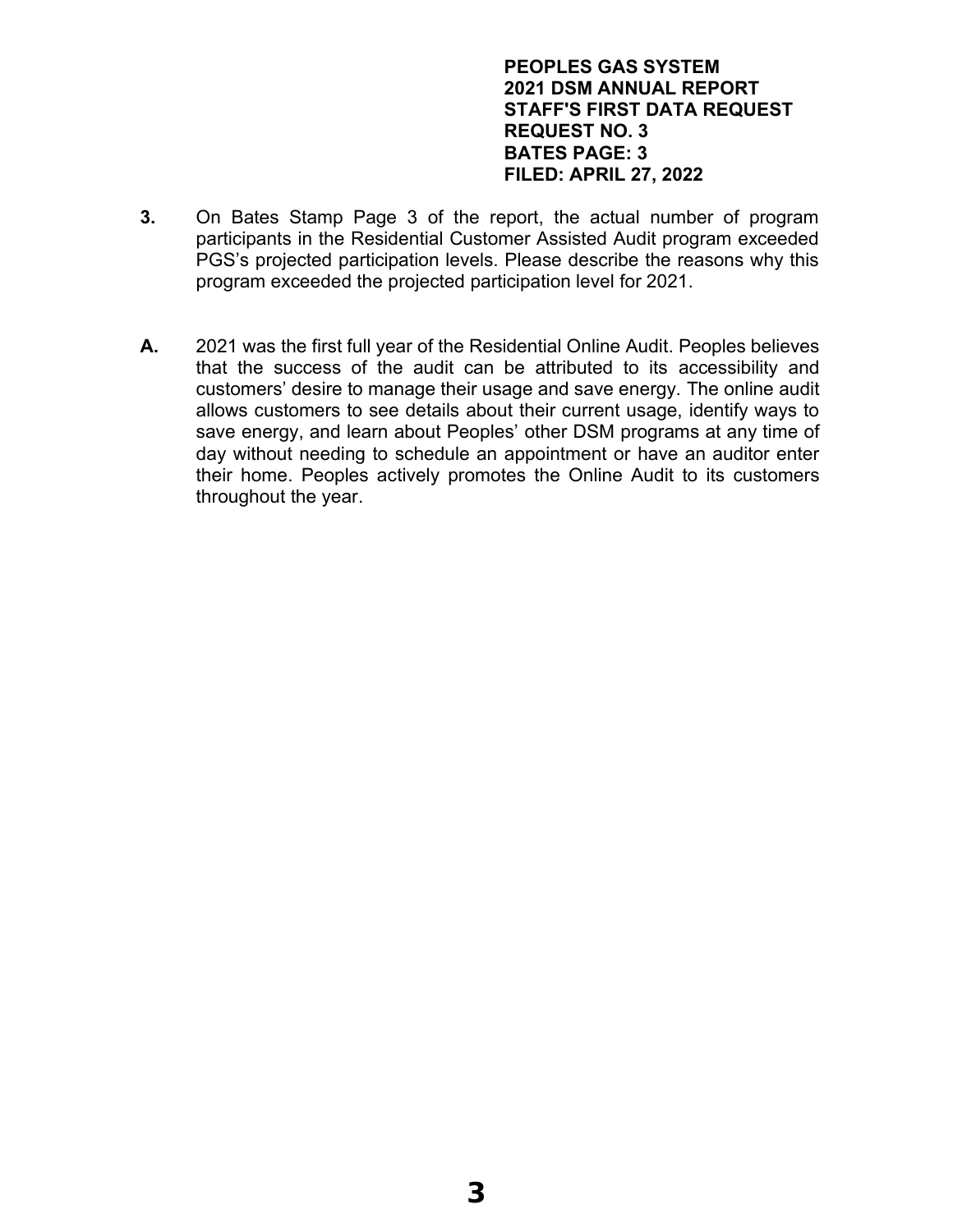#### **PEOPLES GAS SYSTEM 2021 DSM ANNUAL REPORT STAFF'S FIRST DATA REQUEST REQUEST NO. 4 BATES PAGE: 4 FILED: APRIL 27, 2022**

- **4.** On Bates Stamp Page 3 of the Peoples Gas System's Response to Staff's First Data Request, dated July 2, 2021, the Company stated "The Company plans to launch the Commercial Walk-Through Energy Audit in the 4th quarter of 2021." Please answer the following:
	- A. Please identify the date in 2021 the Commercial Walk-Through Energy Audit was launched, and if applicable, provide the actual number of program participants this program attracted in 2021.
	- B. If the Commercial Walk-Through Energy Audit was not launched in the 4th quarter of 2021 as planned, please provide updated or revised information on the Company's effort to seek out contractors to implement and launch this program.
- **A.** A. The Commercial Walkthrough Audit was not launched in 2021. Peoples first held an RFP for the audit in 2020 and it did not receive any bids to provide the audit due to growing public health concerns related to the COVID-19 Pandemic. Peoples issued an updated RFP in 2021 and again did not receive any bids to provide the audit.
	- B. Beginning in late 2021, Peoples devoted significant effort to finding potential contractors in the region that had the ability to provide the audit. Through industry associations, speaking with other utilities, and researching companies, Peoples was able to expand the list of potential bidders for another RFP in 2022. Peoples expects to reissue the RFP in the second quarter and launch the audit this year.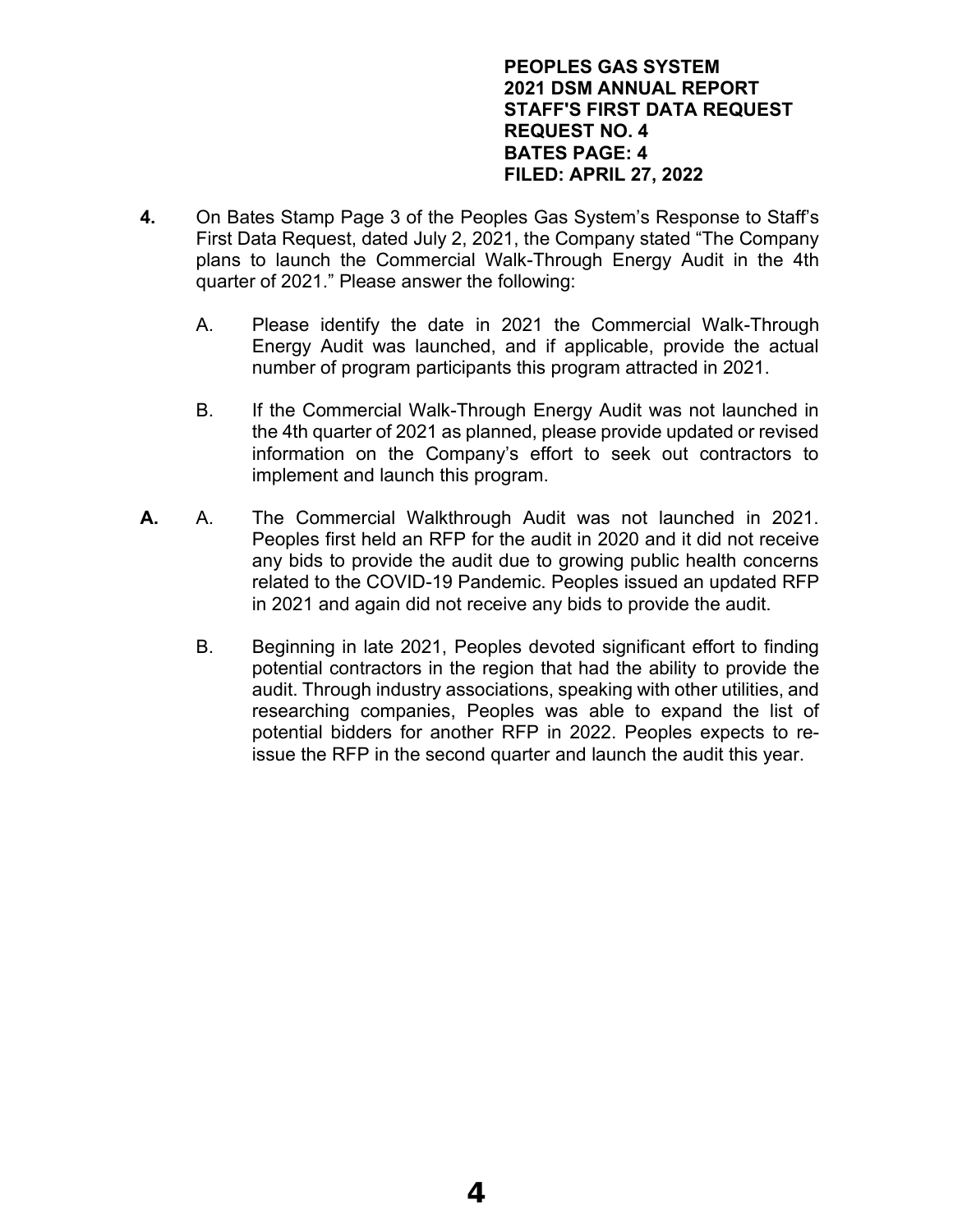#### **PEOPLES GAS SYSTEM 2021 DSM ANNUAL REPORT STAFF'S FIRST DATA REQUEST REQUEST NO. 5 BATES PAGE: 5 FILED: APRIL 27, 2022**

- **5.** On Bates Stamp Page 4 of the report, the actual number of program participants in the Residential New Construction program exceeded PGS's projected participation levels. Please describe the reasons why this program exceeded the projected participation levels for 2021.
- **A.** The robust Florida housing market has led to increased participation in this program.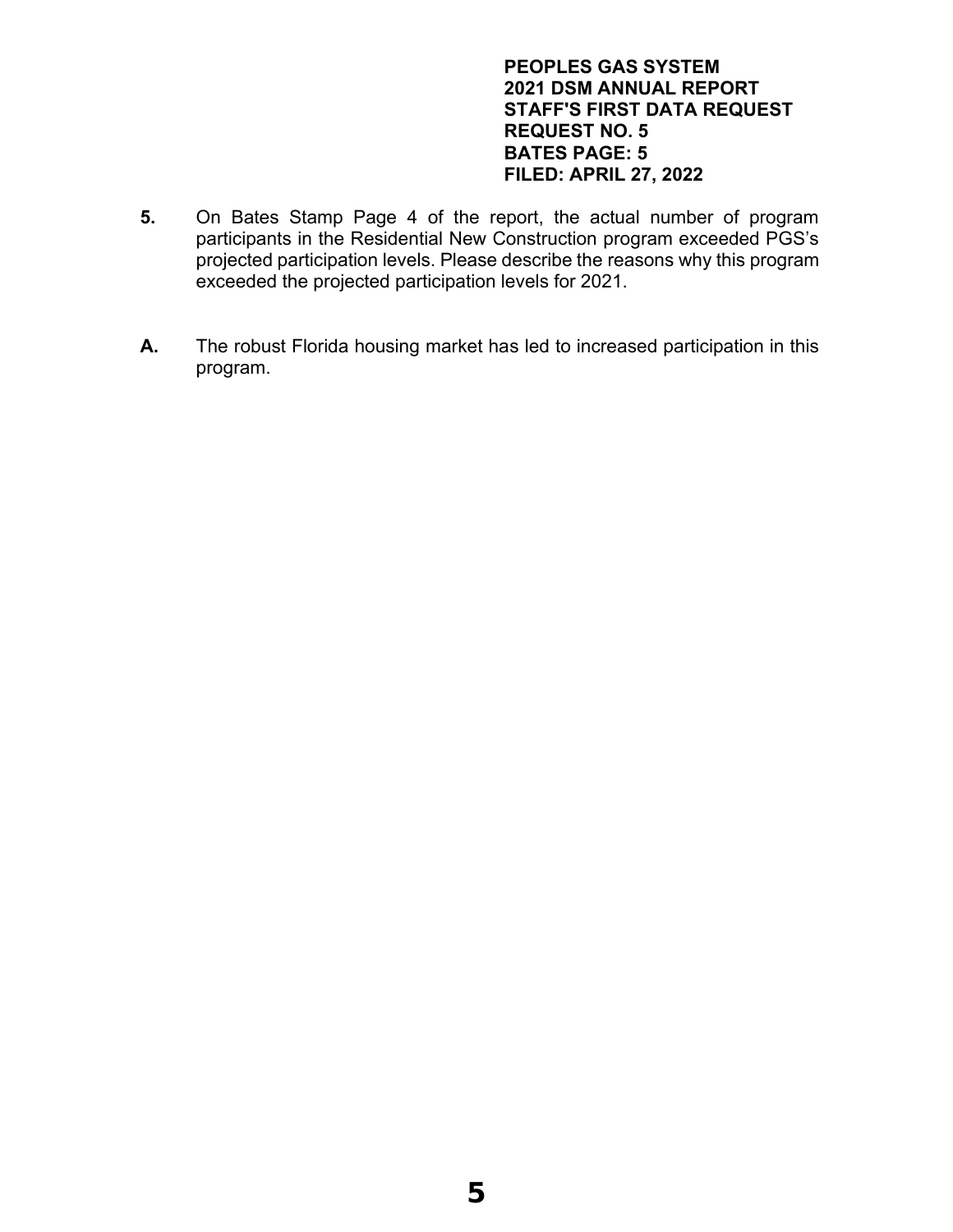#### **PEOPLES GAS SYSTEM 2021 DSM ANNUAL REPORT STAFF'S FIRST DATA REQUEST REQUEST NO. 6 BATES PAGE: 6 FILED: APRIL 27, 2022**

- **6.** On Bates Stamp Page 6 of the Report, the actual number of program participants in 2021 for the Residential Retention program was lower than the number PGS projected for this program.
	- A. Identify the reasons why this program did not achieve the projected participation levels for 2021.
	- B. What, if any, program modifications is PGS considering or researching to ensure that this program will be able to more closely achieve projected participation levels? Please explain.
- **A.** A. Peoples actively promoted this program in 2021. However, Peoples believes lower participation levels could be due, in part, to supply chain disruptions impacting appliance availability.
	- B. As part of Peoples' 2019-2028 DSM Plan, implemented on August 1, 2021, the rebate amount for dryers in this program increased. Peoples believes that will attract more participants to this program going forward.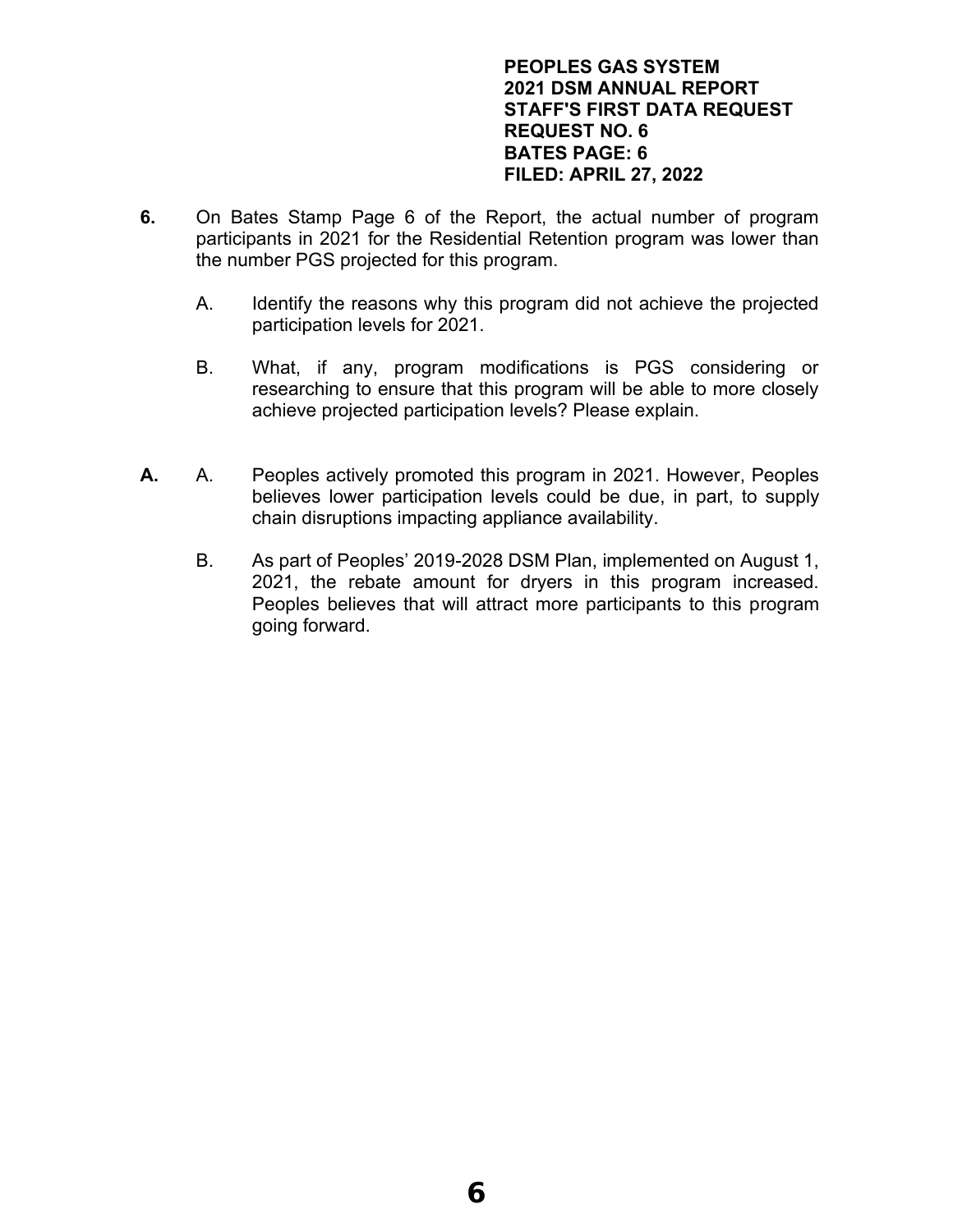#### **PEOPLES GAS SYSTEM 2021 DSM ANNUAL REPORT STAFF'S FIRST DATA REQUEST REQUEST NO. 7 BATES PAGE: 7 FILED: APRIL 27, 2022**

- **7.** On Bates Stamp Page 9 of the report, the actual number of program participants in the Commercial Retrofit program exceeded PGS's projected participation levels. Please describe the reasons why this program exceeded the projected participation levels for 2021.
- **A.** Peoples believes that this program is exceeding expectations because customer interest in tankless water heaters is higher than anticipated. Peoples expects participation for this program to remain at elevated levels for the rest of the company's 2019-2028 DSM Plan.